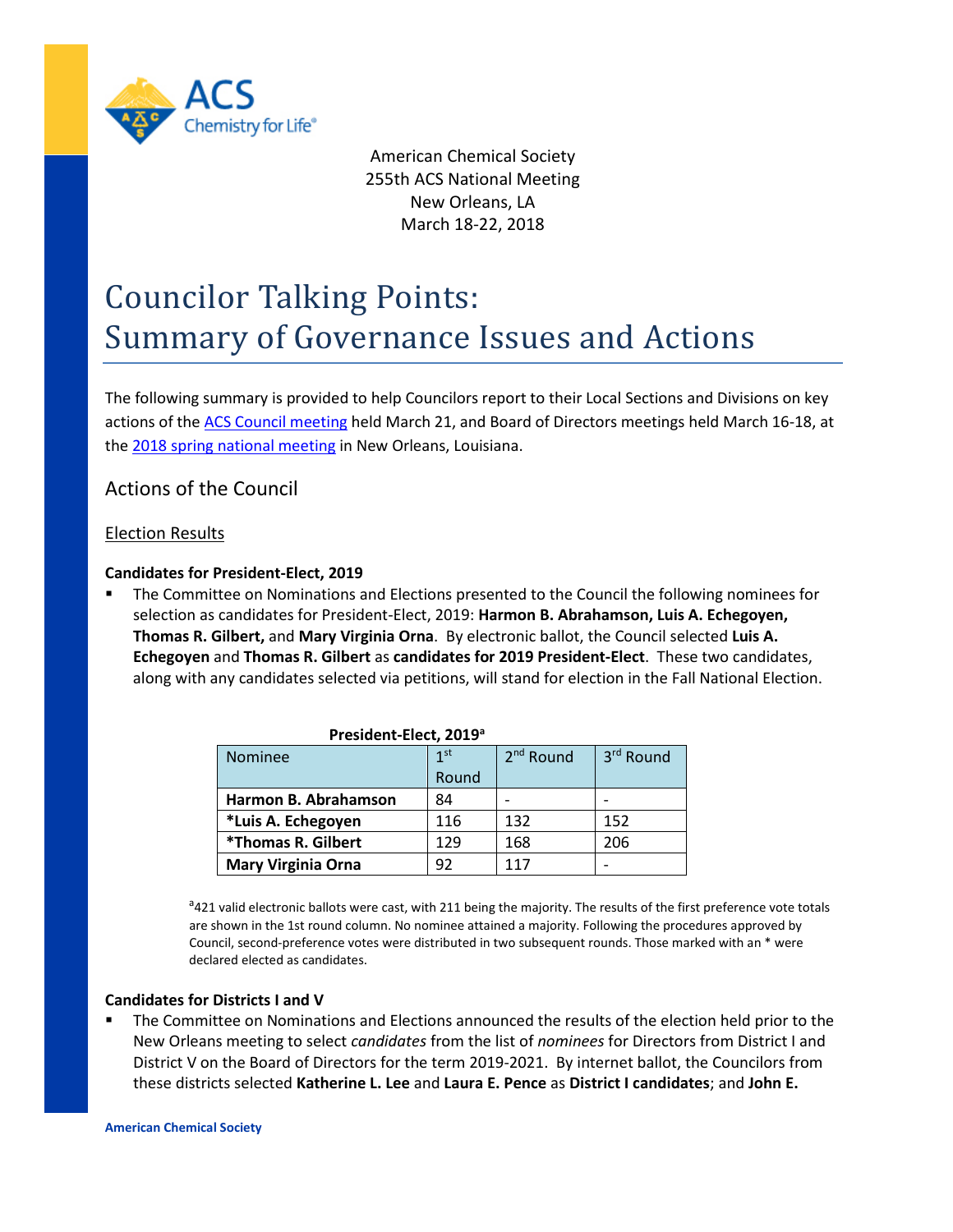**Adams** and **Joseph A. Heppert** as **District V candidates**. Ballots will be distributed on or before October 1 to all ACS members in District I and District V for election of a Director from each District.

| <b>Nominee</b>          | 1 <sup>st</sup> Round | 2 <sup>nd</sup> Round | 3 <sup>rd</sup> Round |
|-------------------------|-----------------------|-----------------------|-----------------------|
| *Laura E. Pence         | 22                    | 26                    |                       |
| *Katherine L. Lee       |                       |                       | 18                    |
| <b>Gerard F. Parkin</b> |                       |                       | 11                    |
| Mary K. Carroll         |                       | -                     | -                     |

#### **DISTRICT Va**

| <b>Nominee</b>                 | 1 <sup>st</sup> Round | 2 <sup>nd</sup> Round | 3 <sup>rd</sup> Round |
|--------------------------------|-----------------------|-----------------------|-----------------------|
| *John E. Adams                 | 24                    | 27                    | -                     |
| *Joseph A. Heppert             | 12                    | 14                    | 26                    |
| Mark C. Cesa                   | 10                    | 10                    | 13                    |
| <b>Catherine H. Middlecamp</b> |                       |                       | -                     |

**a** The results of the first preference vote totals are shown in the 1<sup>st</sup> round column. No nominee attained a majority. Following the procedures approved by Council, second-preference votes were distributed in two subsequent rounds. Those marked with an asterisk (\*) were declared elected as candidates.

#### **Candidates for Directors-at-Large**

 The Committee on Nominations and Elections announced the selection of the following **candidates for Directors-at-Large** for 2019-2021 terms: **Frank D. Blum, Lee H. Latimer, Ingrid Montes, and Angela W. Peters.** The election of two Directors-at-Large from among these four candidates and any selected via petition will be conducted in the fall. Ballots will be distributed to the Council on or before October 1, 2018.

#### **Special Interim Election: Committee on Committees**

 The Committee on Nominations and Elections announced that **Susan M. Schelble** received 142 votes to **Rick Ewing's** 128 votes to fill a vacancy on the Committee on Committees (ConC) for a full twoyear term (2018-2019).

## Other Council Actions

#### **Amendments to the ACS Bylaws**

- The Council approved Petition on the Composition of Society Committees [Bylaw III, Sec. 3, e, (3), (4), and (8)], which will change the requirement for Councilors on Society Committees from at least two thirds (2/3) to a majority, and remove the requirement that the Chair and Vice-Chair of a Society Committee must be Councilors.
- The Petition for Election of Committee Chairs [Bylaw III, Sec. 3, c, (1); d, 3, (3), (8); e, (3), (8); g, (3); i (3)], which would allow the voting members of all ACS committees to select their own Chairs, failed to gain the approval of Council.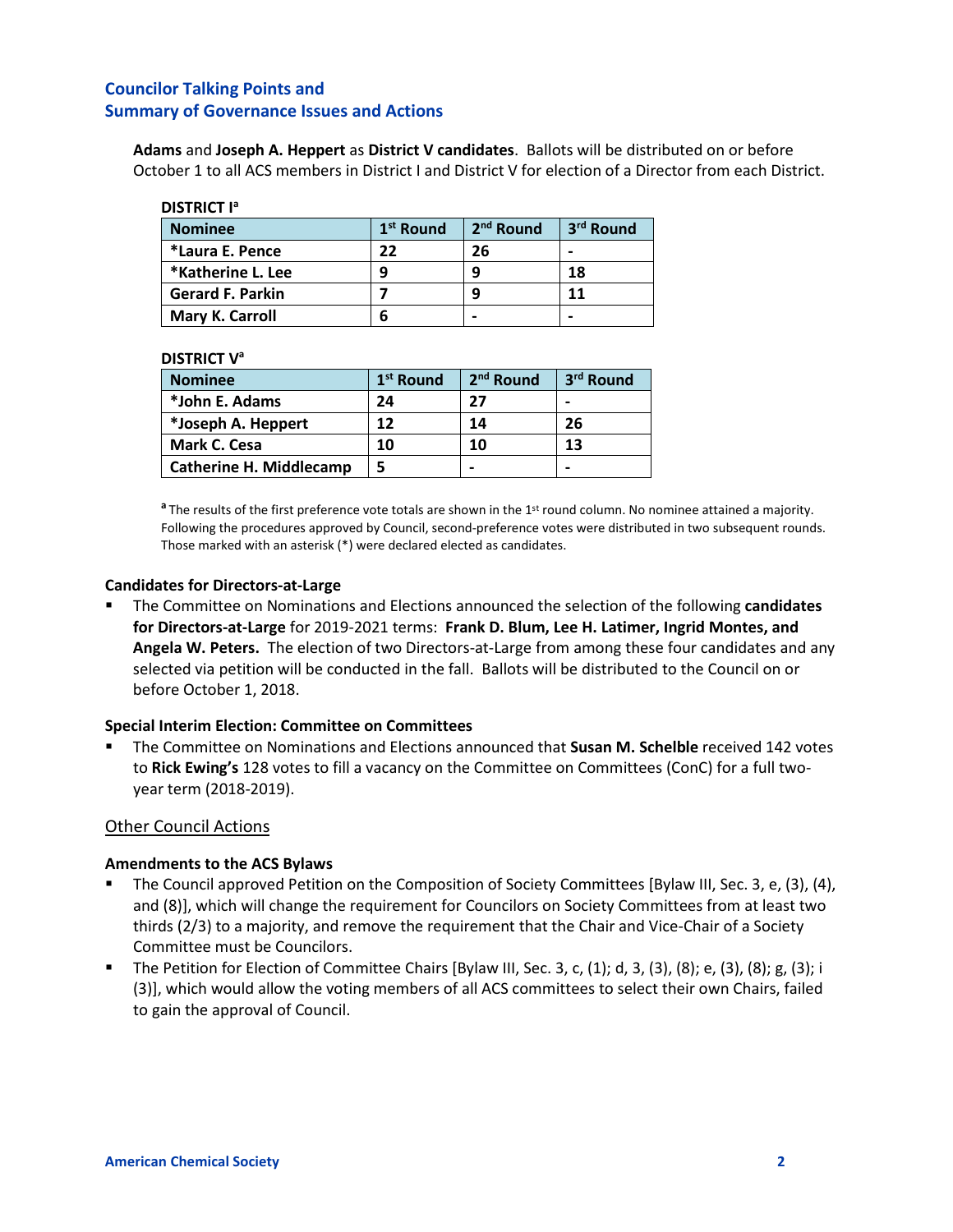#### **2019 Member Dues**

**The Council voted on the recommendation of the Committee on Budget and Finance to set the** member dues for 2019 at the fully escalated rate of \$175. This rate is established pursuant to an inflation-adjustment formula in the ACS Constitution and Bylaws.

#### **Distribution Formula for Division Funding**

 The proposed formula for allocating dues funds to divisions, recommended by the Committee on Divisional Activities, was recommitted to the committee.

#### **Continuation of Committees**

 The Council approved the recommendation of the Committee on Committees that the Committee on Ethics be continued; and that the committees on Publications and on Younger Chemists be continued contingent on approval by the Board of Directors.

#### **Resolutions**

- **The Council passed several resolutions:** 
	- in memory of ACS Past President Ronald Breslow and other deceased Councilors;
	- $-$  in gratitude for the officers and members of the Louisiana Section, host for the 255<sup>th</sup> National Meeting, the divisional program chairs, symposium organizers, and ACS staff for the planning and execution of the meeting; and
	- to recognize Dr. Harry P. Schultz, former Councilor for the South Florida Section (1974-1977), on the occasion of his 100<sup>th</sup> birthday.

#### Highlights from Committee Reports

#### **Online Preference Forms for Councilors**

All Councilors, including new Councilors, were reminded to complete their online committee preference form for 2019 committee assignments, which is open from March 26 – June 8, 2018 at [https://www.yellowbook.acs.org](https://www.yellowbook.acs.org/) (log in required).

#### **Nominations and Elections**

The Committee on Nominations and Elections solicits Councilors' input of qualified individuals for President-Elect and/or Directors for future consideration. Suggestions may be sent to [nomelect@acs.org.](mailto:nomelect@acs.org)

#### **Budget and Finance**

In 2017, ACS generated a Net from Operations of \$28.6 million, which was \$4.8 million higher than 2016. Total revenues were \$553.1 million, increasing 5.0% or \$26.4 million over 2016. Expenses ended the year at \$524.5 million, which was \$21.6 million or 4.3% higher than prior year. This was attributable to strong performance from the Society's Information Service units (CAS and ACS Publications) and a continued emphasis on expense management across the ACS.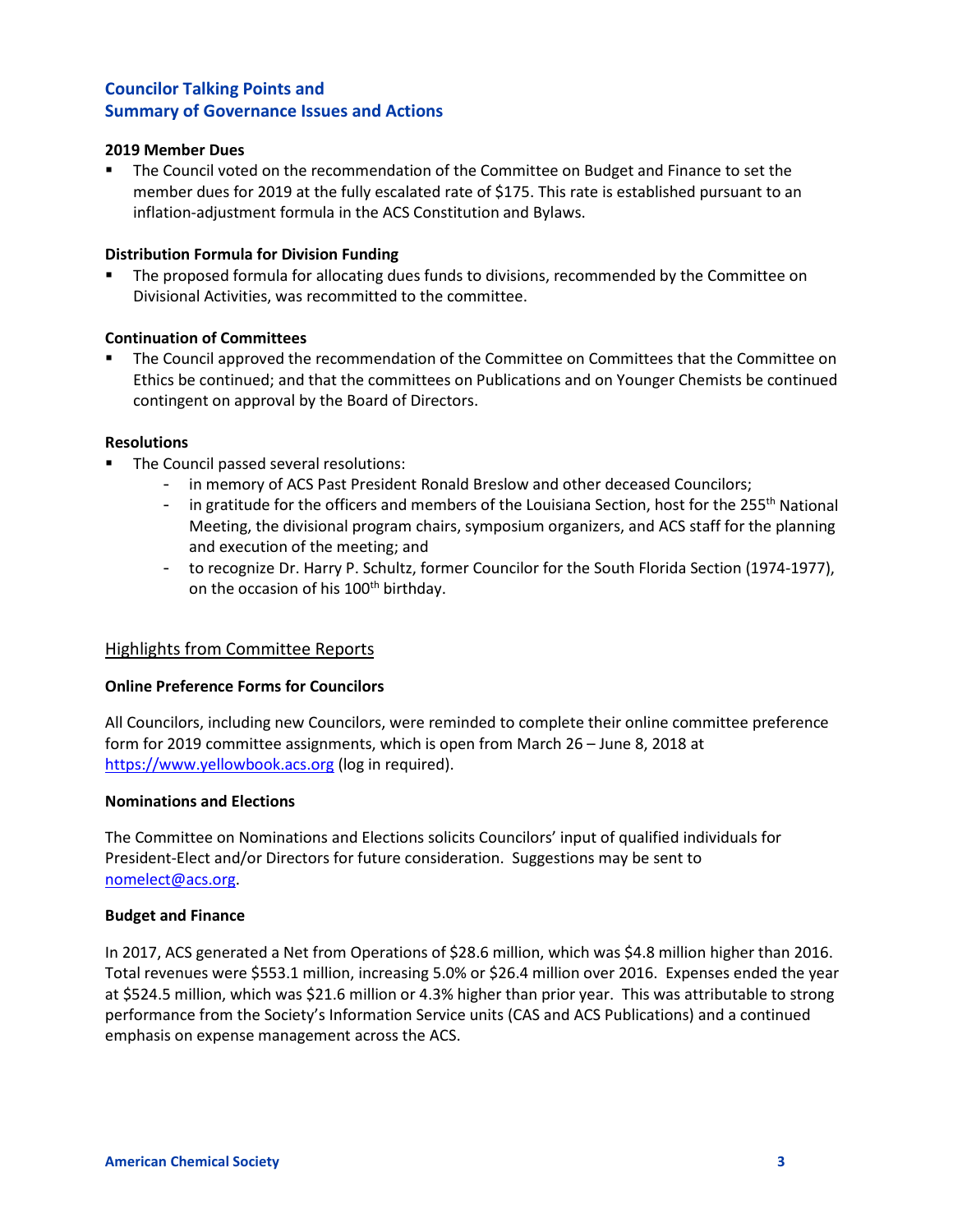Additional information can be found at [www.acs.org.](http://www.acs.org/) At bottom, click 'About ACS', then 'ACS Financial Information'. There you will find several years of the Society's audited financial statements and IRS 990 filings.

#### **Membership**

The ACS ended 2017 with over 150,000 members. While this means that ACS remains the world's largest scientific society, this number represents a continuing decline in overall membership for the sixth year in a row. The Committee on Membership Affairs is committed to working with Council, the Board of Directors, the Committee on Budget and Finance, ACS staff, and other stakeholders to halt this trend and return ACS to a growing and engaged membership.

#### **New Orleans Meeting Attendance**

As of Monday, March 19:

| <b>Total</b>     | 16.585 |
|------------------|--------|
| Guests           | 505    |
| Expo only        | 301    |
| Exhibitors       | 877    |
| <b>Students</b>  | 6,432  |
| <b>Attendees</b> | 8,470  |

#### **Petitions to Amend Constitution and Bylaws**

New petitions to amend the Constitution or Bylaws must be received by the Executive Director no later than May 2 to be included in the Council agenda for consideration at the fall 2018 meeting in Boston. Contact the Committee on Constitution and Bylaws with any questions or requests for information at [bylaws@acs.org](mailto:bylaws@acs.org)

# Actions of the Board of Directors

#### *The Board's Executive Session*

The ACS Board of Directors met in Executive Session March 16-17, and considered a number of key strategic issues and responded with several actions.

#### **The Board's Committees**

The Board of Directors received and discussed reports from its committees on Executive Compensation, Strategic Planning, Corporation Associates, Pensions and Investments, Professional and Member Relations, the Joint Board-Council Policy Committee Task Force on Governance Design, the Joint Board-Council Committee on Publications, and the Leadership Advisory Board. In particular,

**The Board received an extensive briefing and approved several recommendations from its** Committee on Executive Compensation. The compensation of the Society's executive staff continues to receive regular review from the Board.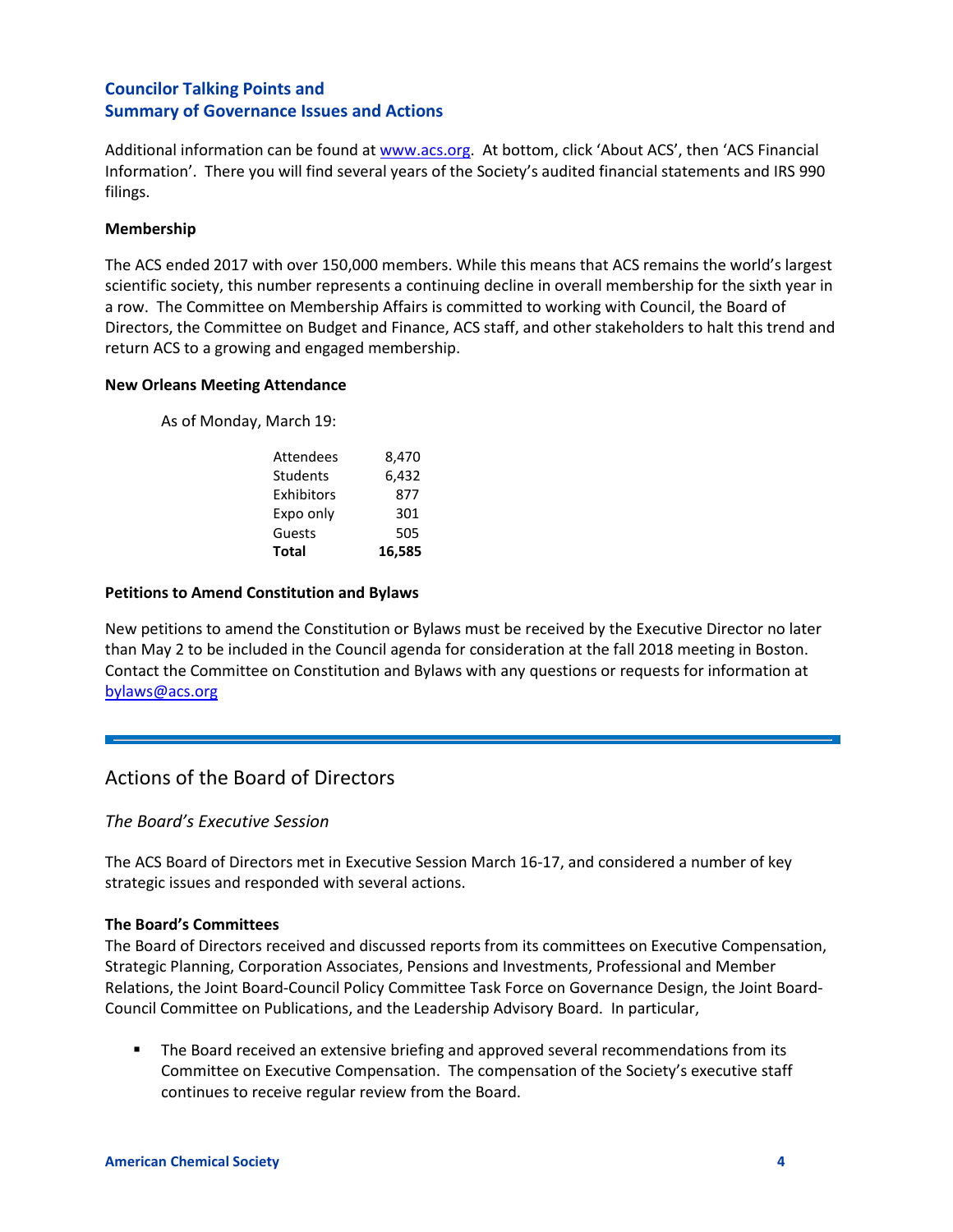- On the recommendation of the Joint Board-Council Committee on Publications, the Board voted to approve the reappointments of Editors-in-Chief for several ACS journals. Those appointments will be announced in C&EN once the appointed individuals have been notified and arrangements for their continued service have been made.
- On the recommendation of the Committee on Professional and Member Relations, the Board approved a Society nominee for the 2019 King Faisal International Prize for Science, and screened lists of nominees for the 2019 Priestley Medal and the ACS Award for Volunteer Service. The Board will select the recipients of these latter two awards from the screened lists provided.
- **The Board liaison to the Leadership Advisory Board gave an update on the history of the Advisory** Board and the ACS Leadership Program, and offered key observations and strategic questions regarding the direction of the program in light of future Society and member needs.
- The Board liaison to the Committee on Corporation Associates offered an update on the future design state of the committee in the context of the landscape for chemical corporations and professional societies.
- The co-chair of the Task Force on Governance Design offered brief comments on its written interim report and provided a preview of its planned presentation to the Councilor caucuses focusing on streamlining the Society's governing documents.

#### **The Executive Director/CEO Report**

The Board received an extensive report from the Executive Director and CEO on issues relating to the Safety and Professionalism core values of the Society as well as on Membership, ACS financial performance, Operational Excellence, and upcoming events and activities. He also led a discussion on the strategic direction of the Science History Institute (formerly the Chemical Heritage Foundation) and its ramifications for ACS. His direct reports then engaged in discussions with the Board on the activities, opportunities and challenges of the Education Division, Chemical Abstracts Service (CAS), and the ACS Publications Division.

#### **Other Society Business**

As is customary, the Board heard reports from the Presidential Succession on their current and planned activities for 2018. Several presidential symposia and events incorporating and supporting the meeting's theme of Food, Energy and Water were highlighted in those reports.

#### **Board Resolution**

Finally, the Board approved a resolution that recognizes and applauds the United Nations for proclaiming 2019 as the International Year of the Periodic Table, and pledged that the Society will do its utmost to recognize and participate in events celebrating this important scientific milestone and achievement.

#### *The Board's Regular (Open) Session*

The Board held a well-attended open session on March 18, which featured a presentation from Dr. Lisa M. Balbes (Balbes Consultants, LLC) on *Nontraditional Careers in Chemistry: Thinking Outside the Beaker.*  She also introduced two alumni from the ACS Scholars Program, Brandon Presley and Isa Watson, who briefly shared their careers paths to date with the assembled audience.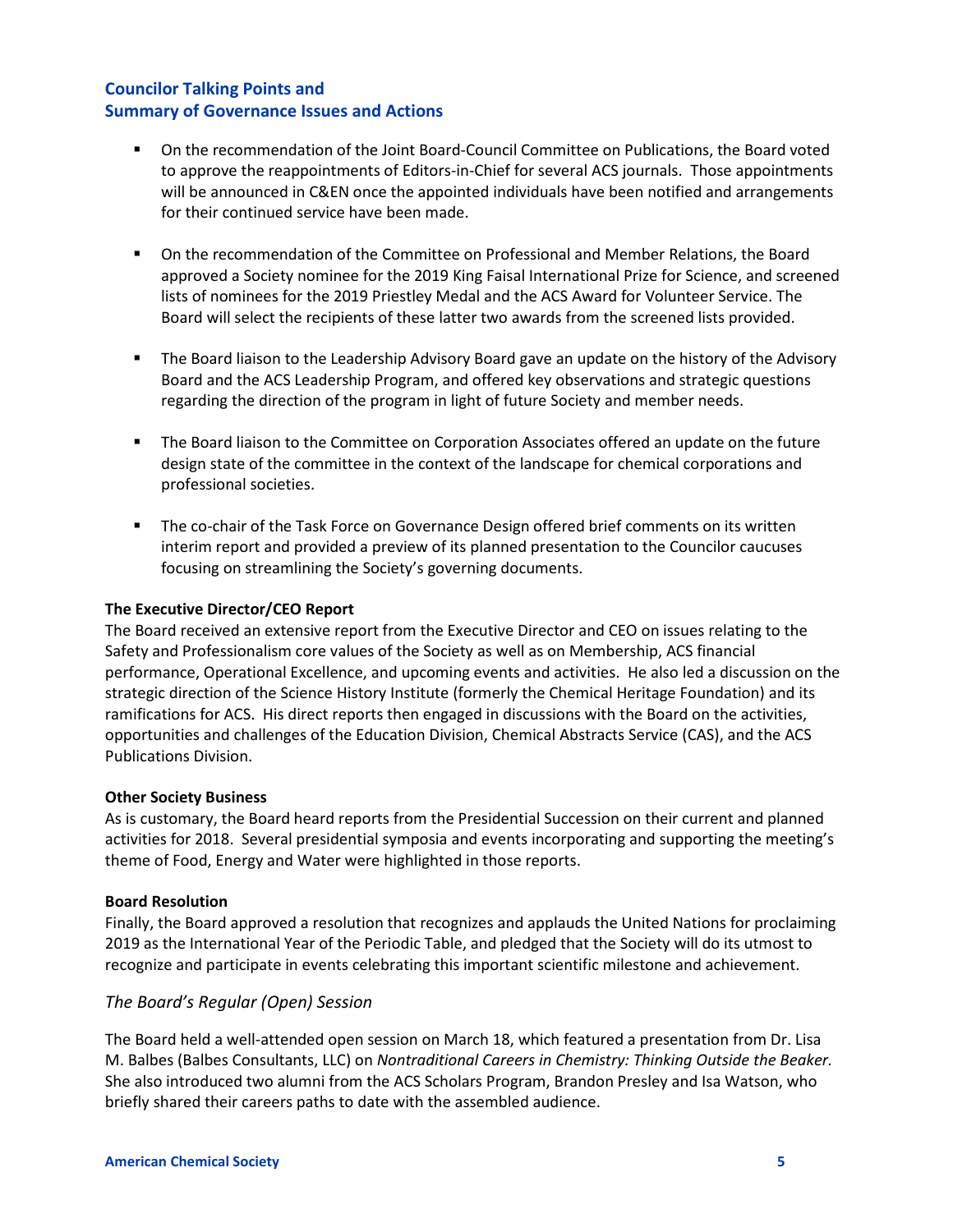Prior to the presentation, the Board Chair gave a report on Board actions and issues from its Executive Session March 16-17. Members of the presidential succession and the Executive Director & CEO also offered brief reports on their activities. The officers provided more extensive reports on their activities and/or future plans as part of their written and oral reports to the Council.

#### *Contact the Board*

Your Board of Directors is elected by and acts in the best interests of the members of the Society. Please contact them with your comments, concerns, ideas, and suggestions at secretary@acs.org.

## **SUPPLEMENTAL INFORMATION FOR COUNCILORS**

The following is a list of URLs and email addresses for supplemental information offered in oral reports at the Council meeting.

| <b>Officers</b>                               |                                                                         |
|-----------------------------------------------|-------------------------------------------------------------------------|
| Peter K. Dorhout, President                   | p.dorhout@acs.org                                                       |
| Bonnie A. Charpentier, President-Elect        | b.charpentier@acs.org                                                   |
| Allison A. Campbell, Immediate Past President | a.campbell@acs.org                                                      |
|                                               |                                                                         |
| <b>ACS Offices</b>                            |                                                                         |
| Office of Secretary & General Counsel         | secretary@acs.org                                                       |
| Chemists Celebrate Earth Day Coordinator      | outreach@acs.org                                                        |
|                                               |                                                                         |
| <b>Committees</b>                             |                                                                         |
| <b>Budget and Finance</b>                     | www.acs.org $\rightarrow$ About ACS $\rightarrow$ Financial Information |
| <b>Constitution and Bylaws</b>                | bylaws@acs.org                                                          |
| <b>Economic and Professional Affairs</b>      |                                                                         |
| Work-related Visa Working Group               | policy@acs.org                                                          |
| <b>Local Section Activities</b>               | www.acs.org/getinvolved                                                 |
| Nominations and Elections                     | nomelect@acs.org                                                        |
| <b>Women Chemists</b>                         | wcc@acs.org                                                             |
|                                               |                                                                         |
| <b>Resources on the Web</b>                   |                                                                         |
| <b>Committee Preference Forms</b>             | www.yellowbook.acs.org                                                  |
| Highlights of ACS Achievements                | www.acs.org/acshighlights                                               |
| <b>Governing Documents</b>                    | www.acs.org/bulletin5                                                   |
| Resources on mentoring                        | www.acs.org/grad                                                        |
| Guidelines & Recommendations on               |                                                                         |
| Teaching HS / Middle School Chemistry         | www.acs.org/mshsguidelines                                              |
| Career Consultant Program                     | https://goo.gl/2sppC9                                                   |
|                                               |                                                                         |